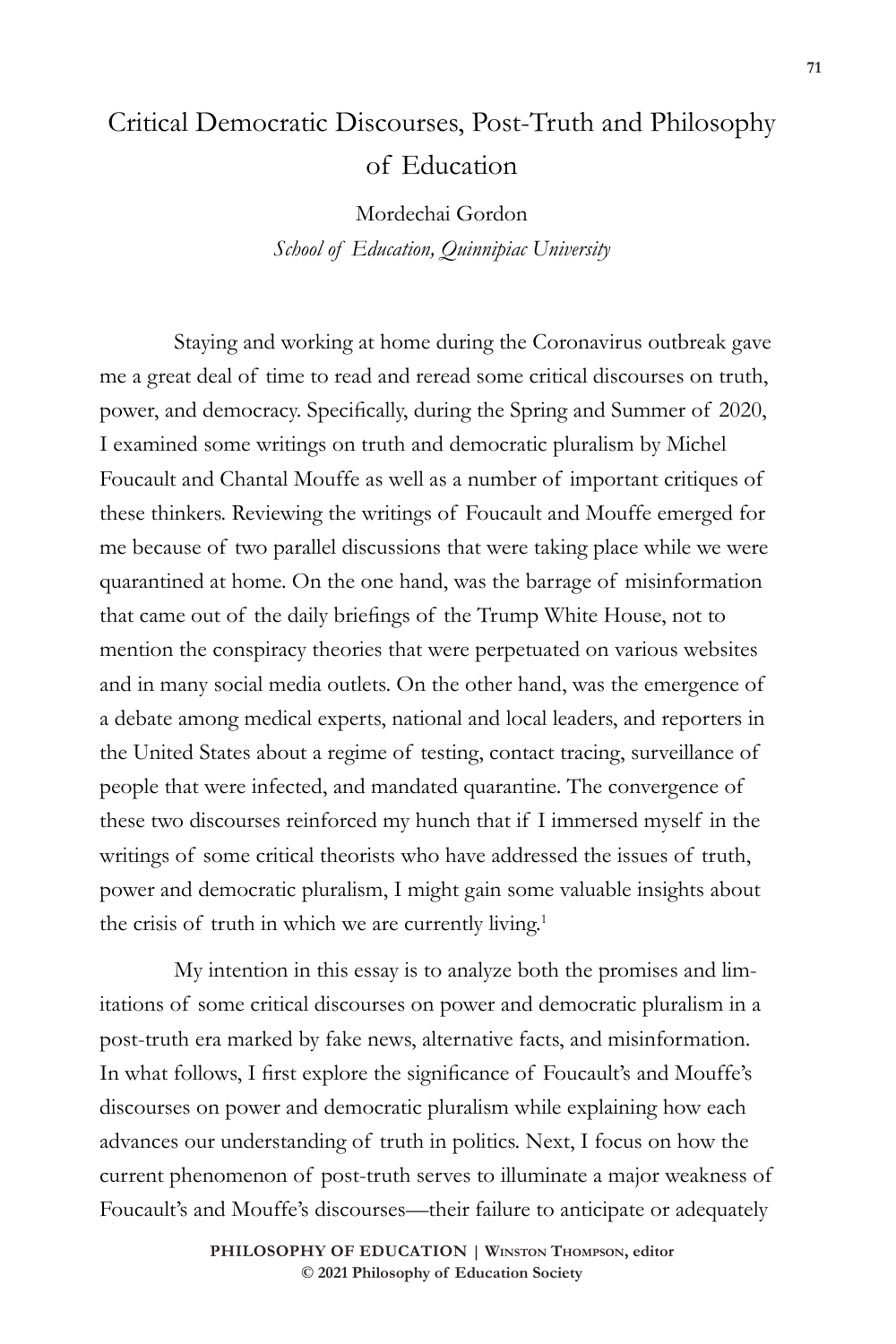address a world in which there is a diminishing space of truth and facts. In the final part of this essay, I turn to an analysis of how philosophy of education might advance the debate on ways to negotiate the crisis of truth plaguing our democracies. I highlight three virtues that need to be emphasized more in education given our current crisis: respect for evidence, cautious skepticism, and a pragmatic open-mindedness.

## FOUCAULT, POWER AND TRUTH

In an interview included in his book *Power/Knowledge*, Foucault famously noted that:

> Truth isn't outside power, or lacking in power… truth isn't the reward of free spirits, the child of protracted solitude, nor the privilege of those who have succeeded in liberating themselves. Truth is a thing of this world: it is produced only by virtue of multiple forms of constraints. And it induces regular effects of power. Each society has its regime of truth…that is, the types of discourse which it accepts and makes function as true; the mechanism and instances which enable one to distinguish true and false statements $<sup>2</sup>$ </sup>

For Foucault, it was clear that truth can neither be separated from power relations nor derived from some transcendent reality or being. Instead, as he insisted, truth is always a product of this world, is socially constructed, and implicated in various power relations that exist in a given society. On the one hand, Foucault is probably justified in arguing that claims of truth and factuality are grounded in a number of historical discourses that wield power like medicine, psychiatry, criminal justice, and education. On the other hand, like several of Foucault's critics, I am troubled by his assumption that these historical discourses tend to operate by hegemonic means, ones that constrain, label, sort, and control individuals and groups.

Foucault's denial of the existence of transcendent truths is based on a specific type of Nietzschean relativism, as Charles Taylor and others have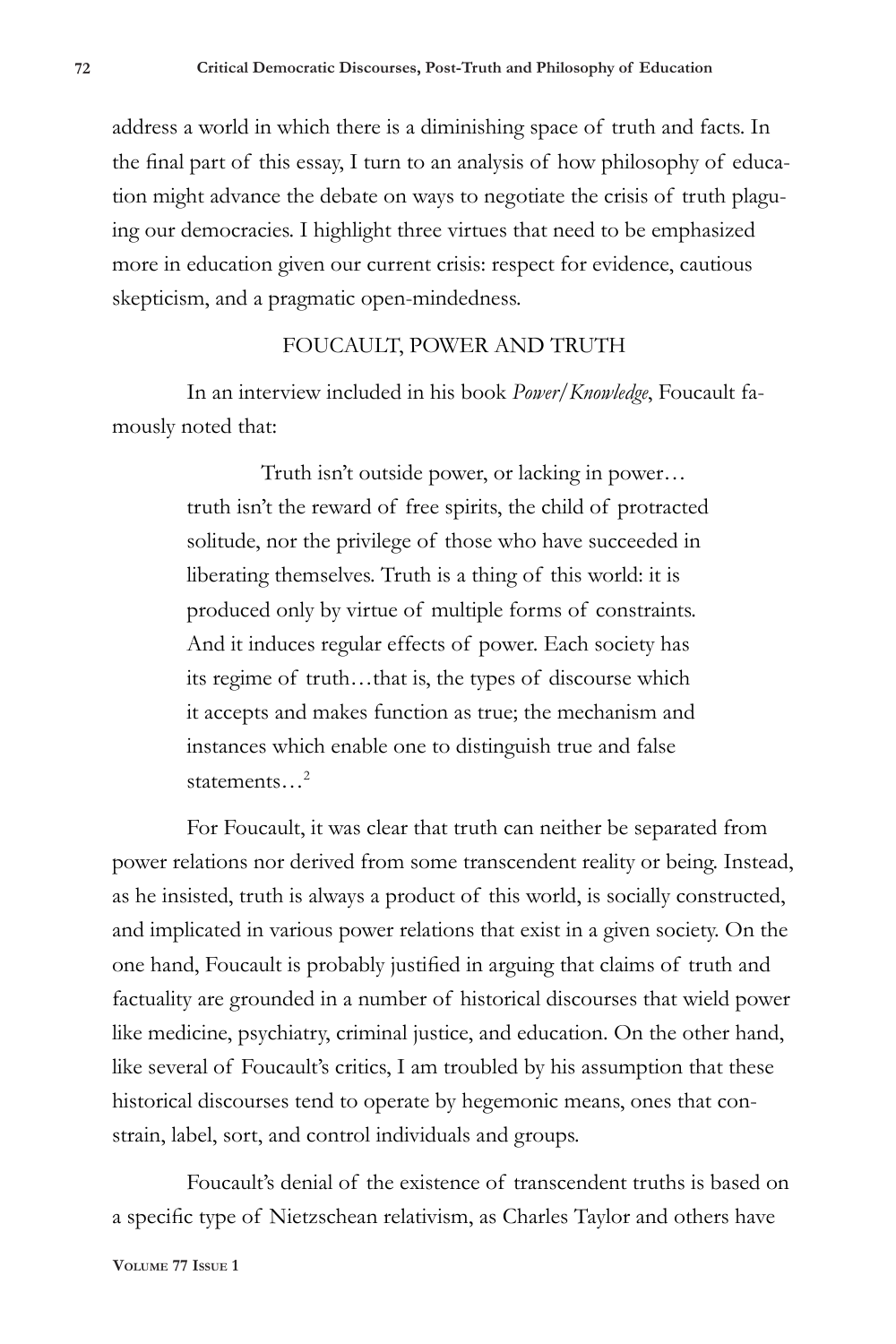shown. Taylor asserts that Foucault appropriated from Nietzsche both the notion that one cannot judge the merits of different discourses by appealing to a higher order and that power is the key motivator of human practices:

> Foucault espouses both the relativistic thesis from this view, that one cannot judge between forms of life/ thought/valuation, and also the notion that these different forms involve the imposition of power. The idea of "regimes of truth," and of their close intrication with systems of dominance is profoundly Nietzschean.3

Taylor points out that in the relationship that Foucault identified between truth and power, the former is always subordinate to the latter. For Foucault, that is, truth can only arise out of disciplines, practices, organizations, or methods that wield power:

> There can be no possible exercise of power without a certain economy of discourses of truth which operates through and on the basis of this association. We are subjected to the production of truth through power and we cannot exercise power except through the production of truth. This is the case for every society, but I believe that in ours the relationship between power, right and truth is organized in a highly specific fashion… I would say that we are forced to produce the truth of power that our society demands.4

Foucault's relativism assumes that there can be no such thing as truth independent of power and that every truth is subordinate to a specific power regime. On this view, liberation in the name of truth can only come about through the substitution of one system of power for another. Taylor maintains that Foucault's relativism implies that "transformation from one regime to another cannot be a gain in truth or freedom, because each is redefined in the new context. They are incomparable. And because of the Nietzschean notion of truth imposed by a regime of power, Foucault cannot envisage liberating transformations within a regime."5 For Taylor, then, Foucault's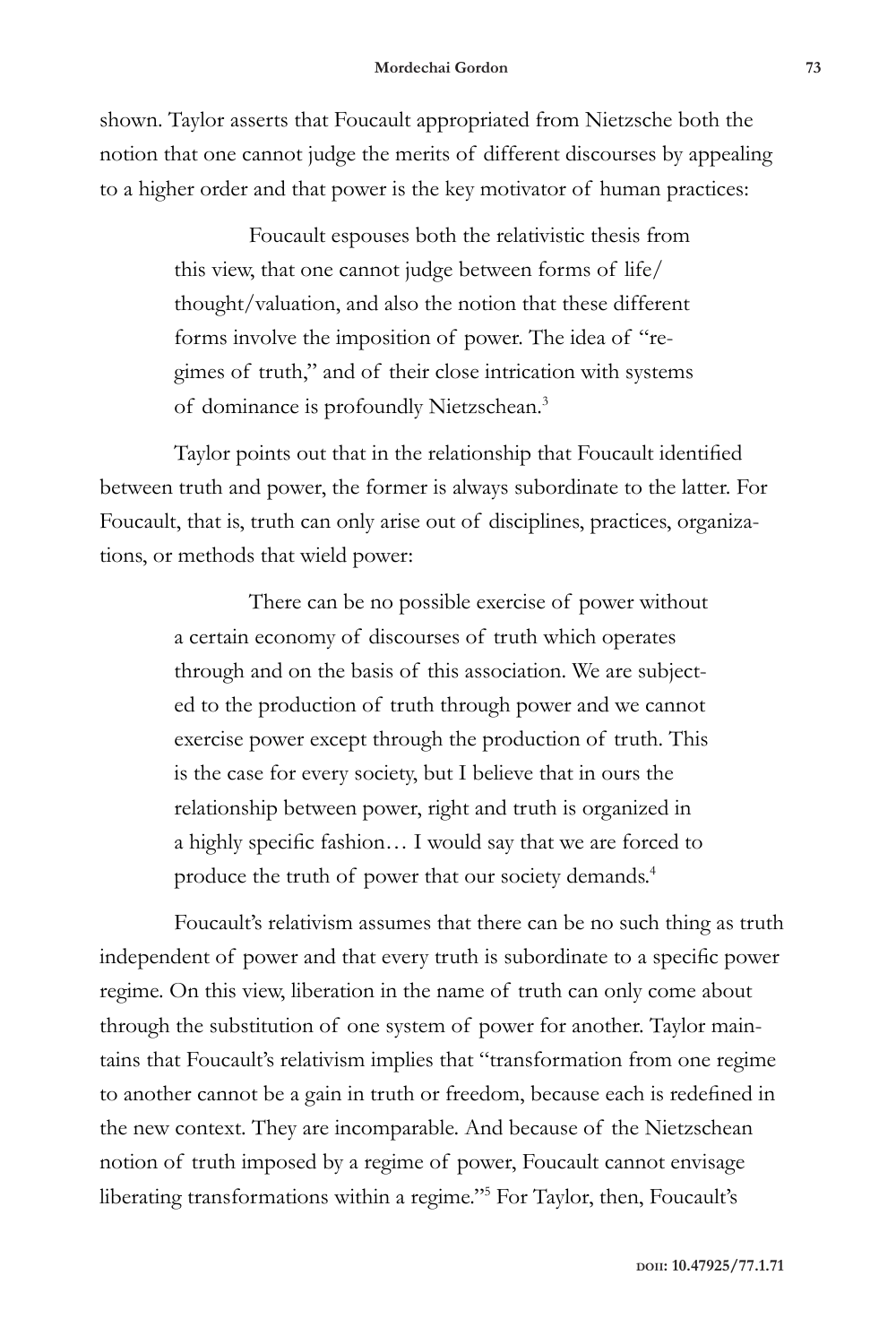discourse denies the possibility of evaluating the relative merits of different regimes of truth or even of reforming a specific regime in order to bring about more truth and freedom. In short, Foucault's project of unmasking regimes of truth can only deconstruct and destabilize them; there is no way to create more stable, freer, less mendacious regimes using his approach.

Even some of the most sympathetic readers of Foucault acknowledge that his project is one of *unmasking* various operations of power (rather than discovering truths) so that their actual operation can be distinguished from how they are misleadingly presented. For instance, Jeremy Barris writes that:

> the idea that we can decide between true and false discourses presupposes a foundation in truth on the basis of which we can make that decision. But in Foucault's view any foundation we might claim is itself given sense in the context of language and particular practices and institutions. It is therefore always only one possible foundation among differently, but equivalently, contextualized alternatives.<sup>6</sup>

Barris's point is that the assumption that we can decide between true and false discourses presupposes a foundation in truth upon which we can make that decision. He shares Foucault's belief that any foundation we might claim is itself grounded in language and particular practices and institutions, and, therefore, cannot serve as an arbiter between different discourses of truth.

Despite Barris's sympathetic reading of Foucault, he agrees with Michael Waltzer who noted that since Foucault dodges the question of what truths are worth striving for, he does not "give us any way of knowing what 'better' might mean."<sup>7</sup> Still, Foucault advances our understanding of how discourses of truth or ideologies operate and how they exercise power to privilege some individuals and groups and exclude others. In his article titled "Reading Foucault," Larry Shiner explains this point:

In Western societies, for example, "truth" is cen-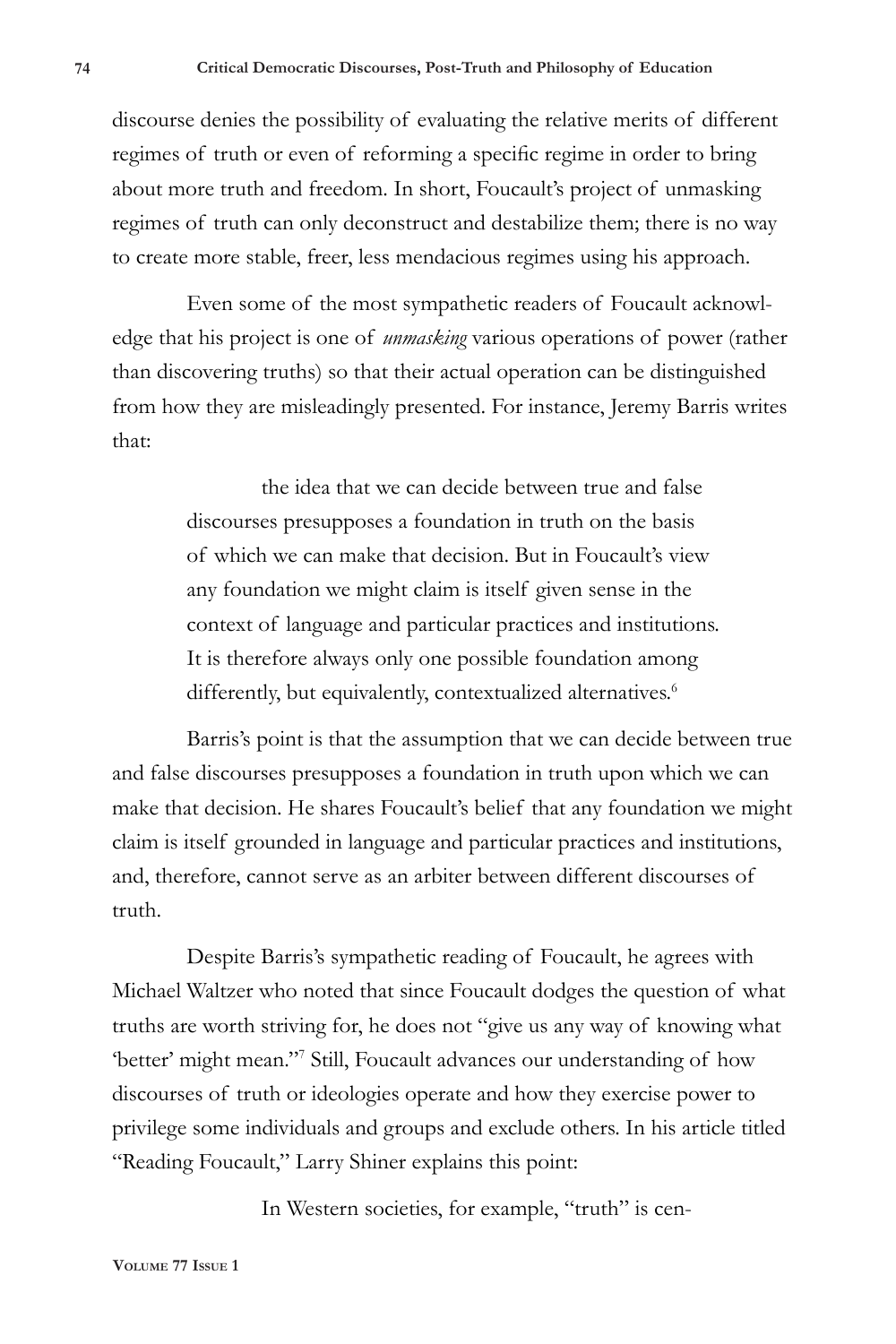tered in scientific discourse and institutions; it is central to economic production and political power; it is widely circulated; it is produced and disseminated by great economic and political apparatuses like the university, the media, or the army. In this system of truth there are many forms of excluded and subjected knowledge. Those who occupy the lowest status in various institutions or conditions of life—the patient, inmate, prisoner, welfare mother, laborer, student—all find their knowledge discounted.<sup>8</sup>

Shiner goes on to note that the role of the intellectual in Foucault's writings is not only to unmask the regimes of truth in a given society that operate in ways that may be invisible and coercive, but also to struggle alongside the less fortunate by developing tools of analysis concerning the systems of power of a particular region. In the final analysis, Foucault's project is not only one of unmasking and historical genealogy (à la Nietzsche), but also one of *resistance* to various societal practices and human-science discourses that he viewed as oppressive (e.g., confinement of prisoners or the definition of 'normal sexuality'). The unmasking, genealogical and resistance aspects of Foucault's writings were adopted and extended by Mouffe toward the end of the twentieth century and the beginning of this one.

## MOUFFE'S AGONISTIC DEMOCRACY

Mouffe's writings challenge democratic theorists, philosophers and educators to recognize the antagonistic and hegemonic dimensions of political life and to embrace democracy as a stage for managing disagreement, not building consensus. Situating her theory against various deliberative democratic models, Mouffe offers a robust critique of thinkers such as John Rawls and Jurgen Habermas who argued, albeit in different ways, that the legitimacy of liberal democracies rest on their ability to ensure a mechanism for reaching a rational consensus among a diverse group of citizens. Mouffe writes that what deliberative democrats want to deny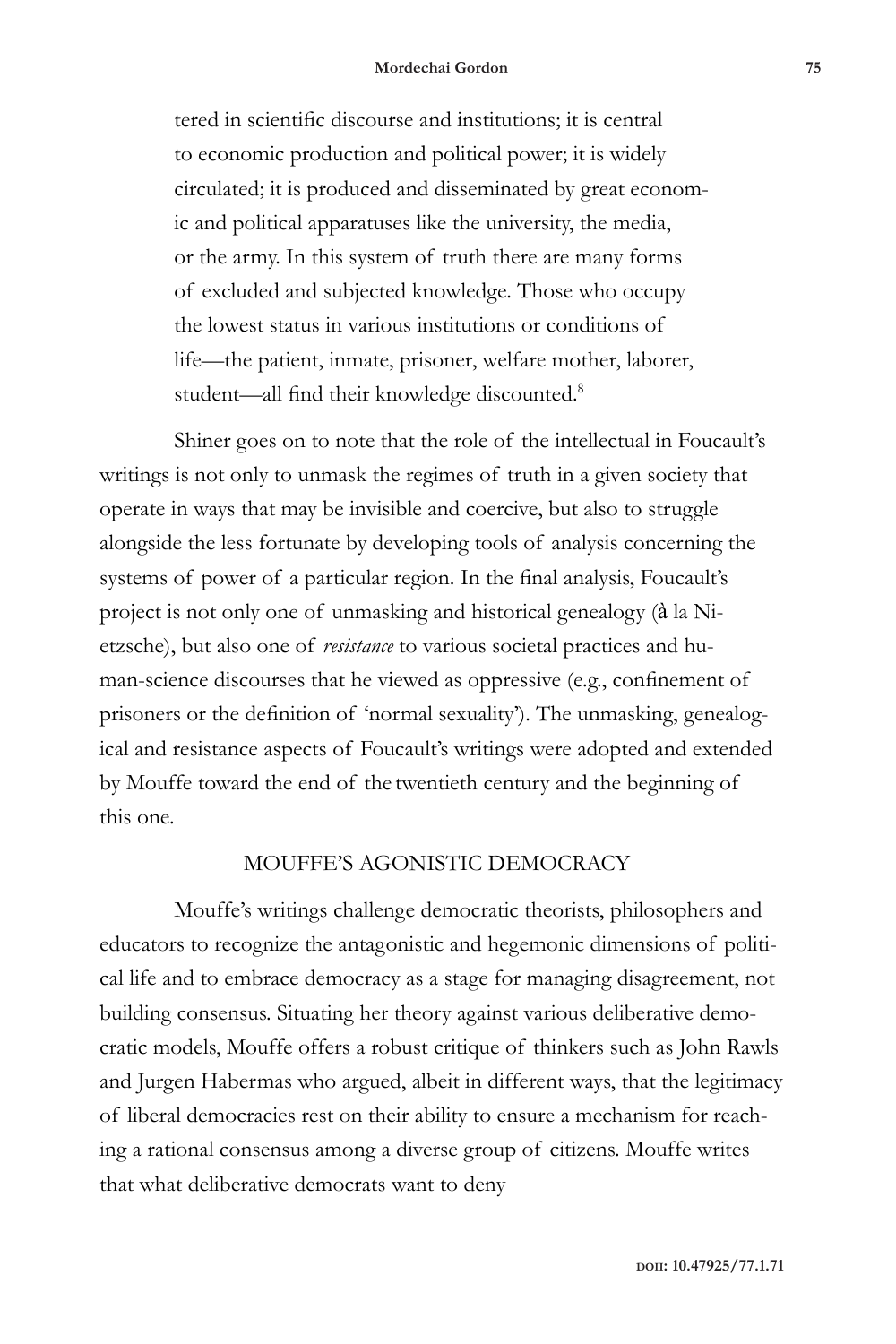is the paradoxical nature of modern democracy and the fundamental tension between the logic of democracy and the logic of liberalism. They are unable to acknowledge that, while it is indeed the case that individual rights and democratic self-government are constitutive of liberal democracy, there exists between their respective 'grammars' a tension that can never be eliminated.<sup>9</sup>

Mouffe's point is that the problem with the theories of Rawls and Habermas is their failure to recognize the inherent conflict in democratic societies between individual rights and liberties on the one hand and the potential for forging agreements on the other. What is misguided about deliberative democratic theories is their insistence on a search for a final rational resolution for political dissent. For Mouffe, not only will the efforts to reach such agreement likely fail, but moreover such efforts conflict with the true nature of democracy, which is agonistic rather than consensual.

To counter the shortcomings of the deliberative democratic theories, Mouffe offers an alternative model, which she calls 'agonistic pluralism.' Mouffe emphasizes that the advantage of her notion of agonistic pluralism over the deliberative models is in that it "acknowledges the role of power relations in society and the ever-present possibility of antagonism."<sup>10</sup> Like Foucault, Mouffe recognizes the central role that power plays in politics, but unlike her predecessor she endorses the idea that societies can become more democratic if relations of antagonism can be transformed into agonism. As she writes, "what I mean by this is that in democratic societies the conflict cannot and should not be eradicated but that it should not take the form of a struggle between enemies (antagonism) but between adversaries (agonism)."11 An adversary, for Mouffe, is an opponent with whom one shares a common allegiance to the democratic principles of liberty and equality while disagreeing about their interpretation. In order to further distinguish her notion of agonistic pluralism from deliberative democratic models, Mouffe points to the centrality of conflict to the life of a democracy:

One of the keys to the thesis of agonistic pluralism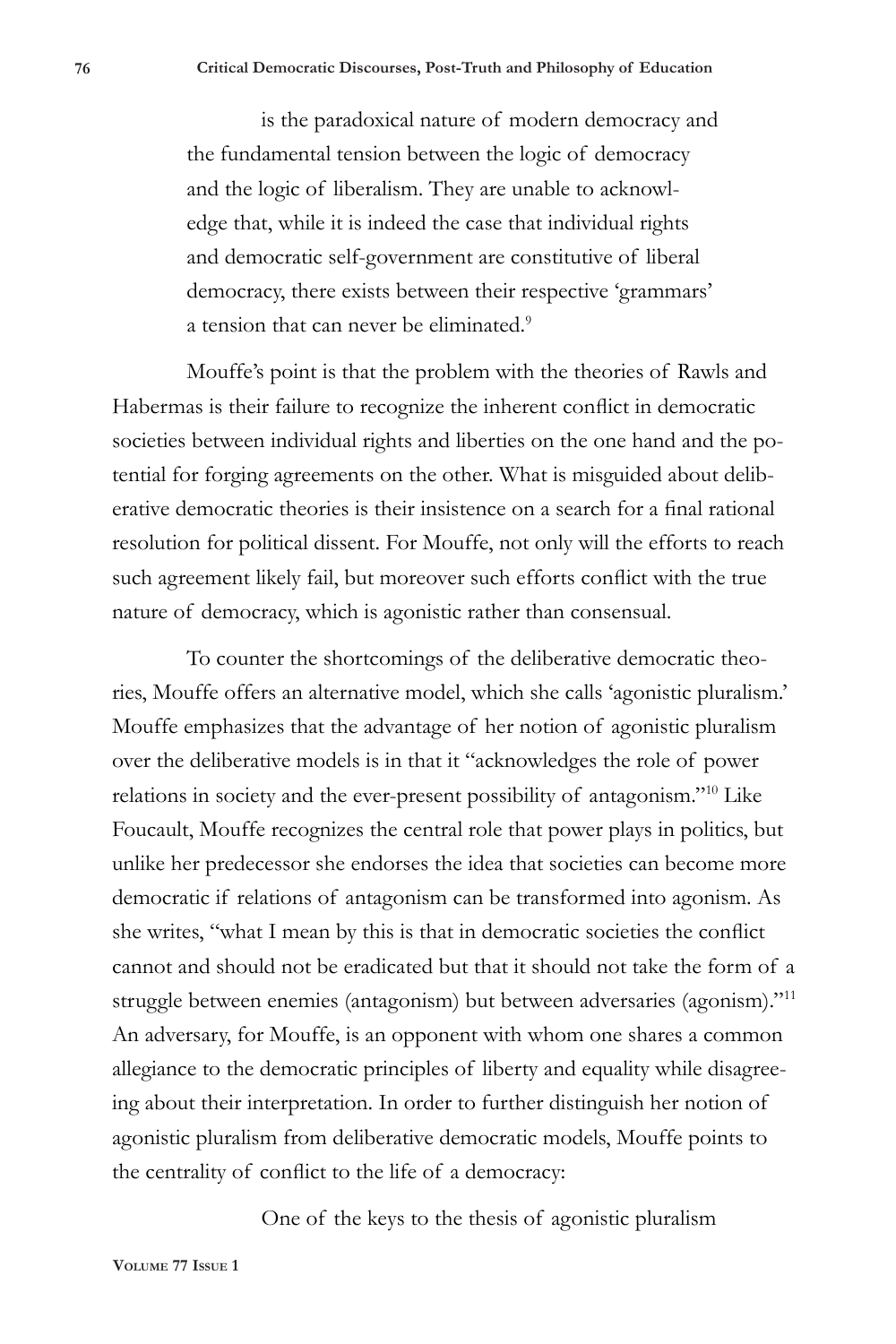is that, far from jeopardizing democracy, agonistic confrontation is in fact its very condition of existence. Modern democracy's specificity lies in the recognition and legitimation of conflict and the refusal to suppress it by imposing an authoritarian order.<sup>12</sup>

Unlike deliberative democracy, Mouffe's notion of agonistic pluralism insists that the primary task of democratic politics is not to eliminate passions from the political realm, thereby making it easier to reach a rational consensus, but to mobilize those passions toward democratic purposes. For her, a well-functioning democracy necessitates a vibrant clash of political positions and passions.

Thus, Mouffe's model of agonistic pluralism underscores the significance of vigorous conflicts in the life of democracies while downplaying the importance of reaching rational agreements. Unlike Foucault, who devoted a great deal of attention to unmasking what he referred to as 'regimes of truth,' Mouffe spent much less time addressing the issue of the intersection of truth and power. Still, in a chapter titled "Post-Marxism without Apologies" written with her colleague Ernesto Laclau, Mouffe echoes Foucault's position when she notes that "the 'truth', factual or otherwise, about the being of objects is constituted within a theoretical and discursive context, and the idea of a truth outside all context is simply nonsensical."13 More recently, a number of scholars of Mouffe have appropriated her notion of agonistic pluralism in order to make a case that truth, rationality, consensus and access to accurate information are not as vital to the flourishing of democracies as liberal democratic theorists would have us believe.14 My intention here is not to evaluate this particular interpretation of Mouffe's theory, but rather to point to a potential blind spot (discussed in the next section) with both Foucault's and Mouffe's discourses—the way in which they failed to appreciate how a diminishing space of truth and facts can undermine the vitality of democratic societies.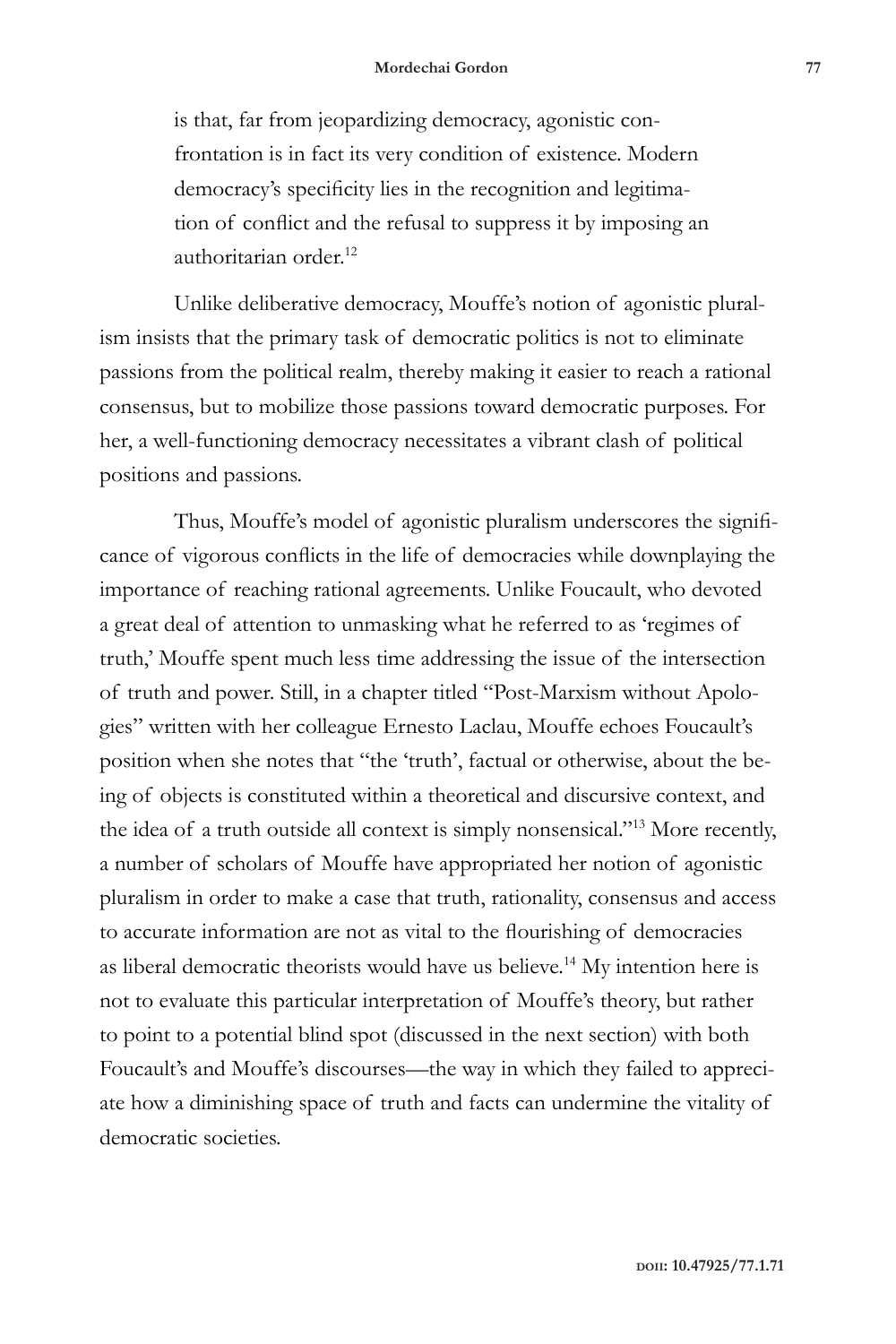#### POST-TRUTH AND DEMOCRACY

The Oxford English Dictionary defines the term post-truth as "relating to or denoting circumstances in which objective facts are less influential in shaping political debate or public opinion than appeals to emotion and personal belief."15 In his book titled *Post-Truth*, Lee McIntyre argues that the prefix 'post' in the term post-truth is not meant to suggest a temporal succession as though we have entered into a new historical era of truth (as in postwar). Instead, he points out that the term post-truth indicates that "truth has been eclipsed—that it is irrelevant."16 McIntyre goes on to explain that "post-truth is not so much a claim that truth *does not exist* as that *facts are subordinate to our political point of view*."17 Examples of this understanding of post-truth are widespread; suffice to recall that Kellyanne Conway used the term 'alternative facts' as the justification for press secretary Spicer's false claim about the crowd size at Trump's inauguration.

The danger for democracy identified by McIntyre when truth is eclipsed and facts are subordinate to our political point of view was previously recognized by Hannah Arendt in her study of twentieth century totalitarian regimes. One of the lessons Arendt gleaned from that study is that consistent brainwashing can lead to a peculiar kind of cynicism, one in which people refuse to believe in any truth, no matter how well this truth has been established. As she explained:

> The result of a consistent and total substitution of lies for factual truth is not that the lies will now be accepted as factual truth, and the truth will be defamed as lies, but that the sense by which we take our bearings in the real world—and the category of truth vs. falsehood is among the mental means to this end—is being destroyed.<sup>18</sup>

What Arendt discovered is that the complete disregard for factual reality exhibited by totalitarian regimes was intended to gradually erode human faculties such as our common sense and our ability to distinguish right from wrong.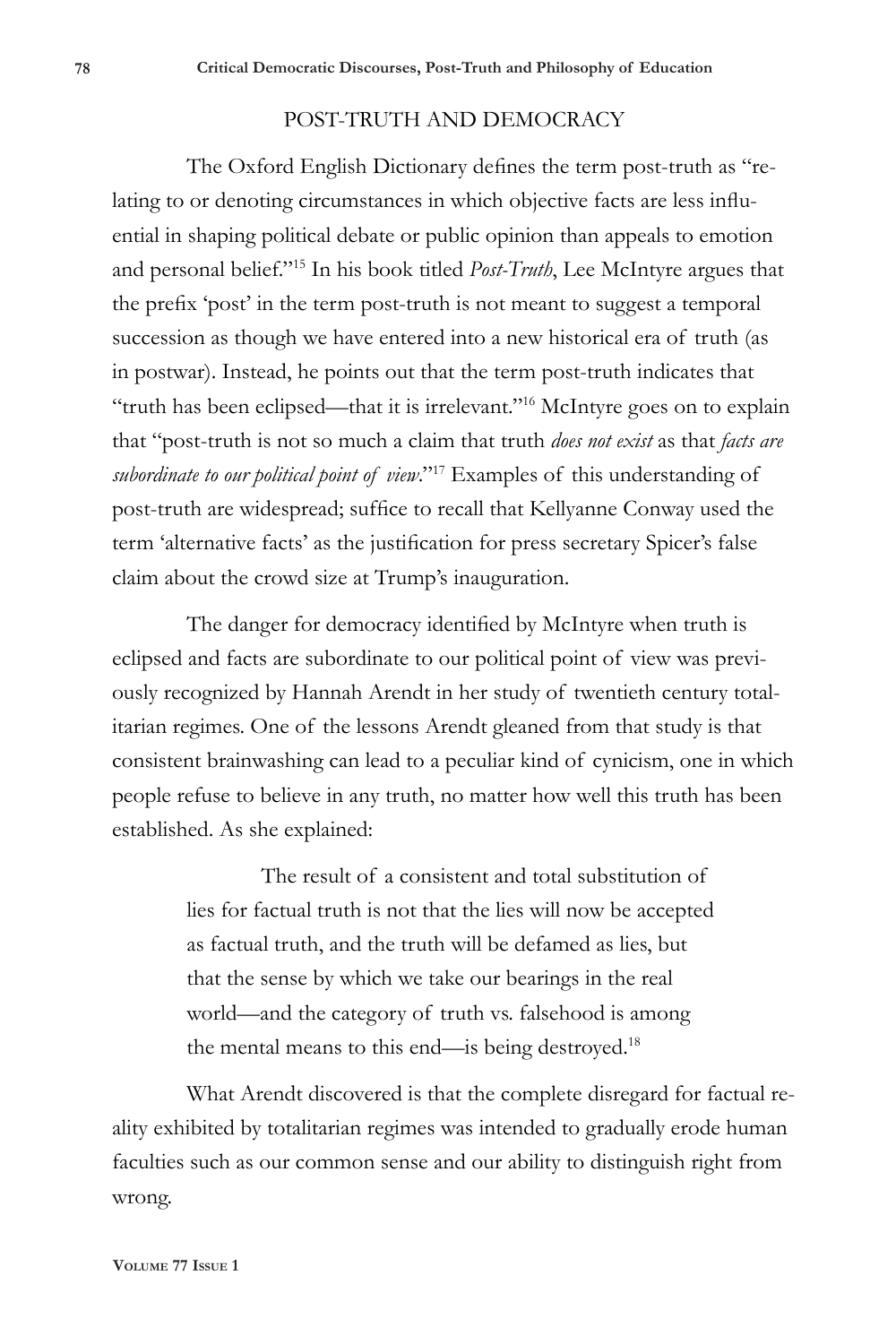The efforts in the United States to manufacture doubt about climate change is a good example that illustrates the dangers, recognized by Arendt and McIntyre, of living in a post-truth reality. McIntyre cites "a 2013 survey of 4000 peer-reviewed papers that took a position on climate change found that 97 percent agreed with the position that global warming was caused by human activity."<sup>19</sup> Yet, in recent public opinion polls, a much smaller percent of American adults (less than 30 percent) believe that there is a consensus in the scientific community about the role that human beings play in climate change. McIntyre argues that the reason for this confusion is that the American petroleum industry has shamelessly manufactured doubt and sewed mistrust of scientific evidence over the last twenty years. He concludes that

> in an environment in which partisanship can be assumed, and it is often enough to "pick a team" rather than look at the evidence, misinformation can be spread in the open and fact-checking can be disparaged. The selective use of facts that prop up one's position, and the complete rejection of facts that do not, seems part and parcel of creating the new post-truth reality.<sup>20</sup>

President Trump's misleading statements and misinformation campaign about how he acted *immediately* when the Coronavirus broke-out—notwithstanding his two-month inaction and claims that it was a hoax or would magically disappear—constitute the most blatant and deceitful example of an attempt to create a post-truth reality. Not constrained by scientific facts or medical data, Trump used the daily briefings, not to mention Twitter, to downplay the reality of hundreds of thousands of dead Americans and an economic calamity while bragging that he has saved us from apocalypse. In the chapter of his book titled "Did Postmodernism Lead to Post-Truth," McIntyre tries to draw a direct connection between postmodern theory and the post-truth era in which we are living. Citing theorists like Foucault and Derrida, McIntyre makes a case that the notion that truth is relative and always implicated in power relations has been appropriated by right-wing media outlets and individuals to promote alternative realities that are cynical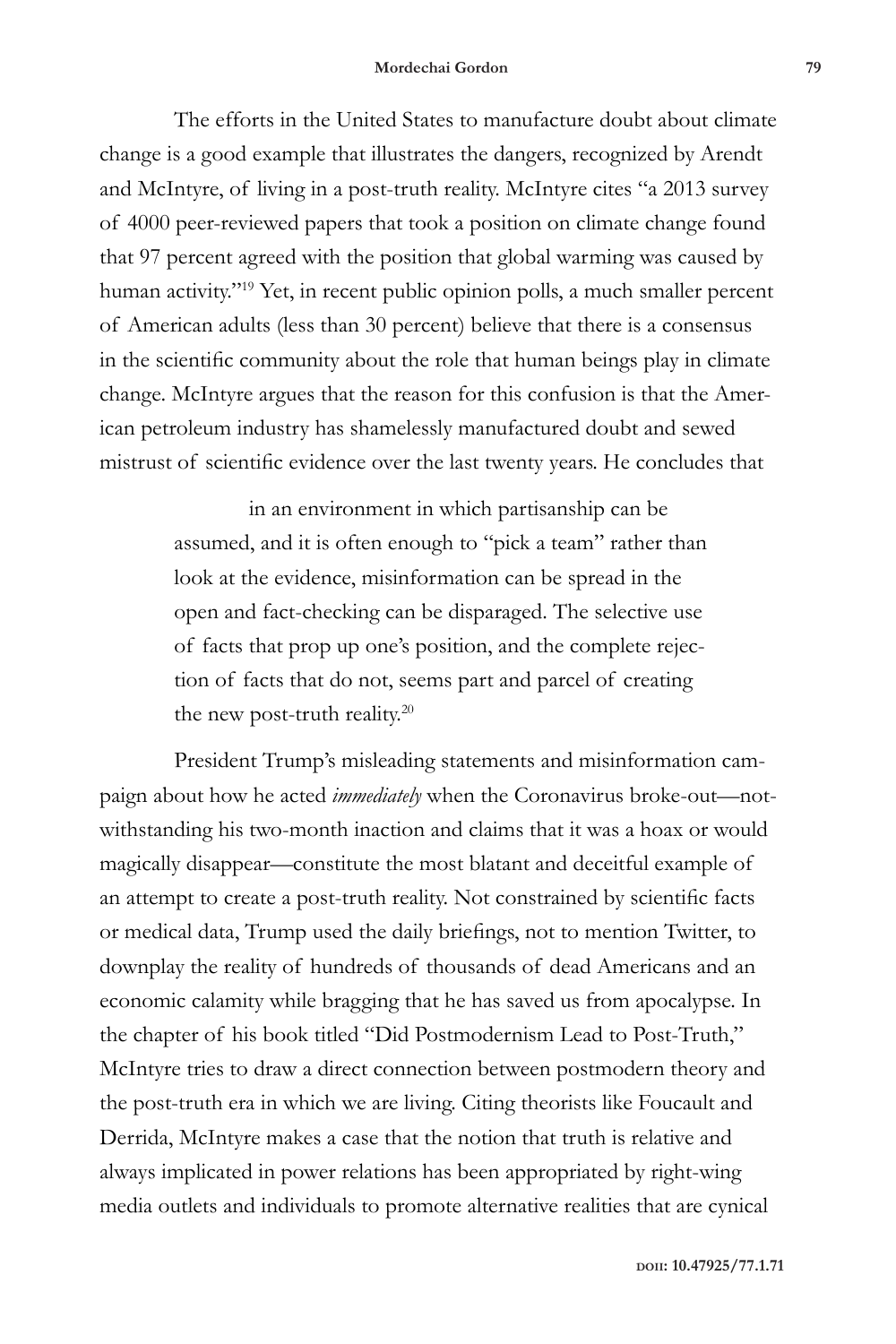about actual facts and truths.

Unlike McIntyre, I am not ready to go as far as claiming that postmodern theory should take some blame for the post-truth era in which we find ourselves. Yet, I believe that it is fair to examine whether or not the concepts of Foucault and Mouffe sketched above are adequate to negotiate the post-truth condition in which we are living. Foucault's notion of 'regimes of truth' has helped us better understand how various institutions in democratic societies operate in ways that are constraining of individuals and groups. Moreover, his emphasis on the importance of considering questions of truth from the perspective of power relations that exist in society has forced us to acknowledge that 'facts' produced by social scientists are not value free and often privilege some at the expense of others. At the same time, Foucault's writings discount the possibility that discourses that produce facts and identify misinformation while exerting power can nevertheless serve socially and morally beneficial purposes (e.g., medicine). In addition, his concepts of power and truth cannot assist us in distinguishing between facts and misinformation within a particular discourse as well as among disparate discourses.

Mouffe's notion of agonistic pluralism has enabled us to better appreciate the centrality of conflict for the life of a democracy and that societies can become *more* democratic when they can promote adversarial conflicts rather than striving for those illusive rational agreements. But her concepts cannot help us persuade people to take facts and evidence seriously when a consensus is desperately needed like on the issue of climate change or on how to protect ourselves from Covid-19. Ultimately, neither the discourse of Foucault nor that of Mouffe can guide us on how to navigate in a post-truth world, one in which facts and evidence are subordinate to emotions and political points of view. Despite the brilliance of their respective models, they cannot offer us much direction on how to negotiate the dangers for democracy posed by the phenomenon of post-truth. What we need, then, is an alternative approach that could provide us some insights on educating citizens in a democracy in which there is a diminishing space of truth and facts. The final section of this essay turns to philosophy of education for some obser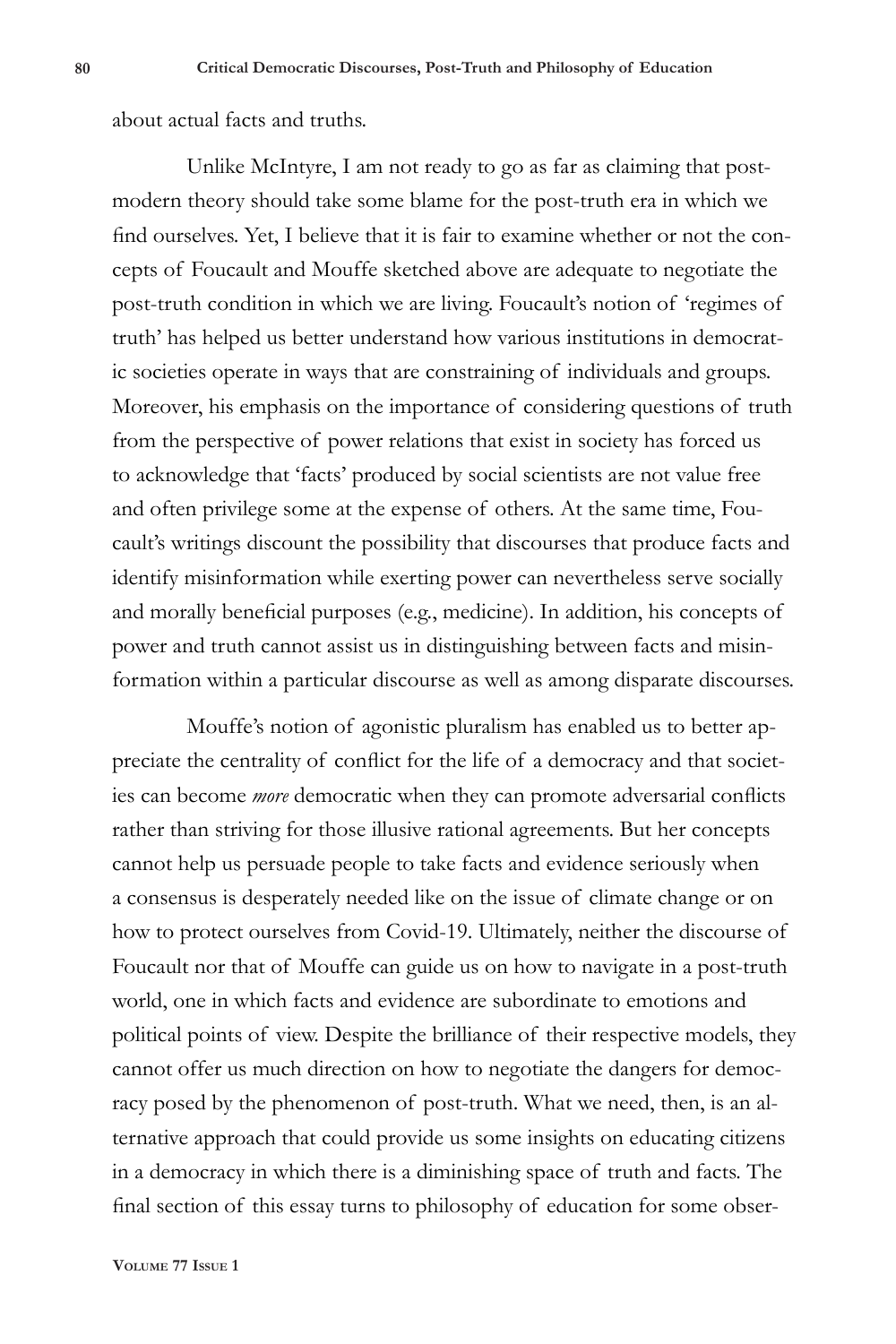vations on what such an approach might look like.

#### PHILOSOPHY OF EDUCATION AND POST-TRUTH

Perhaps it is not surprising that our discipline of philosophy of education is particularly well suited to address the issue of educating democratic citizens in a post-truth era. After all, our discipline is situated at the intersection of two fields—philosophy and education—that are each essential for the flourishing of democracies. Philosophy has since its inception investigated issues like justice, truth, pluralism, persuasion and dissent, issues that are critical to the working of democratic societies. The field of education is charged with helping children and young adults develop intellectually, emotionally, socially and morally so that they can become active and informed citizens in a democracy. Taken together, philosophy and education can provide not only the theoretical foundations and lenses to probe the changes happening in democratic societies, but also the concrete settings and practices in which to respond to these changes. Here I do not attempt to present a comprehensive blueprint to address our current crisis of truth; my goal is merely to outline three *virtues* that I believe need to be emphasized more in education.

The first virtue that needs to be cultivated in all educational institutions from elementary schools to universities is respect for evidence. The contemporary British philosopher Simon Blackburn reminds us that people tend to be credulous, meaning that they "believe what they want to believe, however flimsy or non-existent the evidence, and refuse to believe what they don't want to believe, however well attested it is."<sup>21</sup> The example of many U.S. citizens' beliefs about climate change mentioned before and their refusal to look at the evidence or to listen to the expert judgments of scientists who have studied this issue for decades is a case in point about the potentially dangerous role that beliefs play in shaping people's opinions and actions. In order to counter such misinformed beliefs, educators need to spend more time teaching students about the nature of strong versus weak evidence as well as on how to substantiate their views with the best available data. Teaching students to respect evidence also implies that we provide them with the tools to distinguish between information that they come across on Twitter,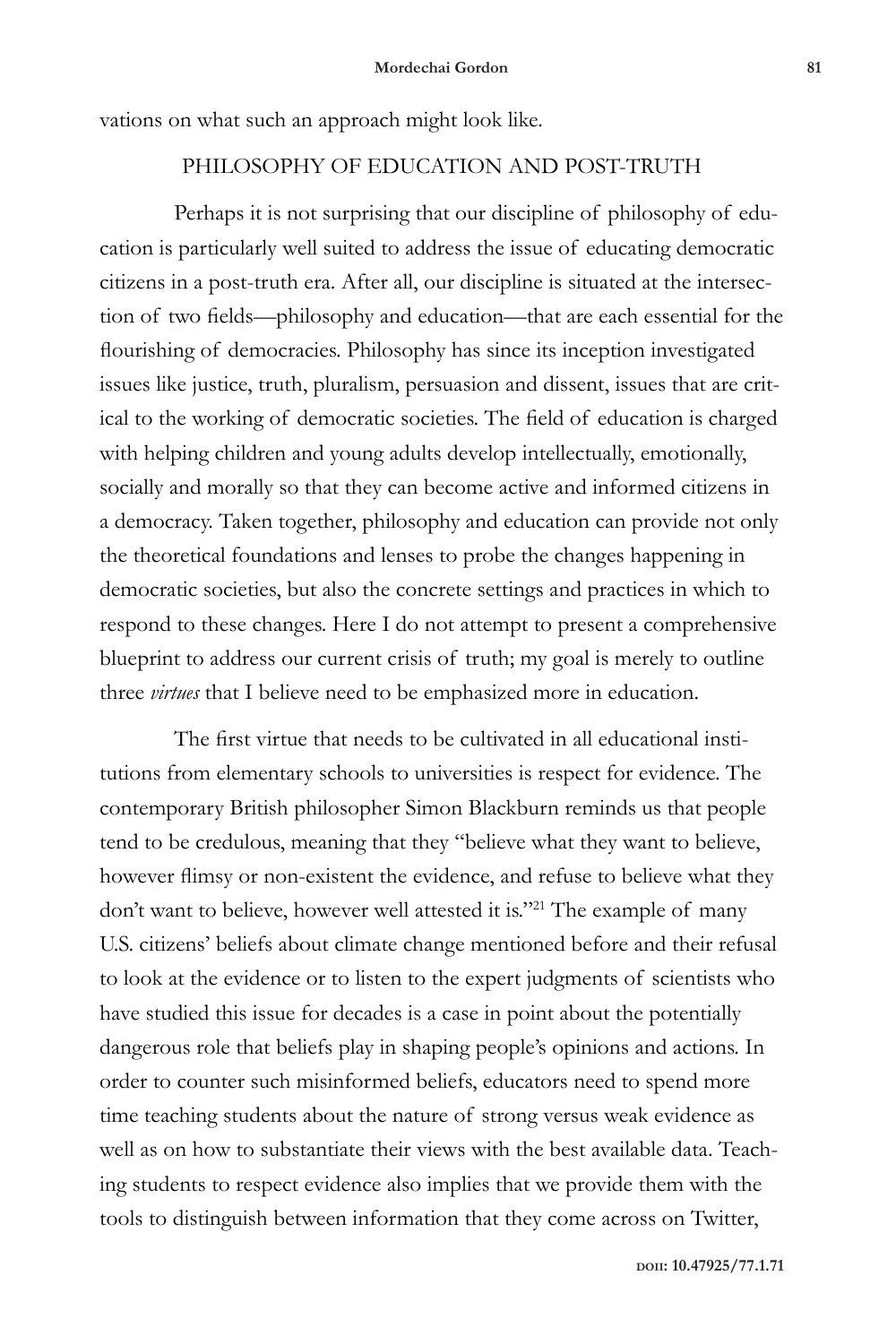Instagram, or Facebook versus the knowledge achieved through the "careful, patient, skilled investigation by trained scientists, historians or even scrupulous journalists."22

Closely related to respect for evidence is the second virtue that needs to be emphasized in education, namely, cautious skepticism. Cautious skepticism refers to the ability to ask good questions, to not take ideas for granted even if they sound plausible, and to listen carefully to people who disagree with you so as to avoid the danger of confirmation bias. This virtue implies also that we learn "how to vet news sources properly and ask ourselves how we 'know' that something we are reading is fake."<sup>23</sup> Espousing a cautious skepticism is critical now since we are being told by medical experts and politicians alike that the only way to defeat the Coronavirus before a vaccine is widely administered is through increasing our regimes of testing, contact tracing, social distancing and mandated quarantine. For those of us familiar with the critical, postmodern philosophical tradition, these measures might sound very harsh and intrusive. Are the harsh measures that are being advocated going to provide the federal government, states and municipalities powers that may not be legitimate? Still, aren't these measures worth the trouble if they can prevent the spread of the virus and save lives? Philosophers of education who tend to be naturally skeptical are particularly equipped to wrestle with these and other ethical questions.

The third and final virtue that ought to receive additional attention in educational institutions is what I call pragmatic open-mindedness. Pragmatic open-mindedness is the willingness to modify our views when the evidence suggests that change is warranted. Such open-mindedness is pragmatic since it is grounded in reality and in the scientific principle that the natural world is not static and is subject to change. Embracing the notion of the dynamic nature of life suggests that when conditions change, we should be willing to reevaluate our positions based on these changes. McIntyre reminds us that "the strength of science is that it embraces an attitude of constantly checking one's beliefs against the empirical evidence, and changing those beliefs as one learns what the facts are."24 He argues persuasively that this attitude should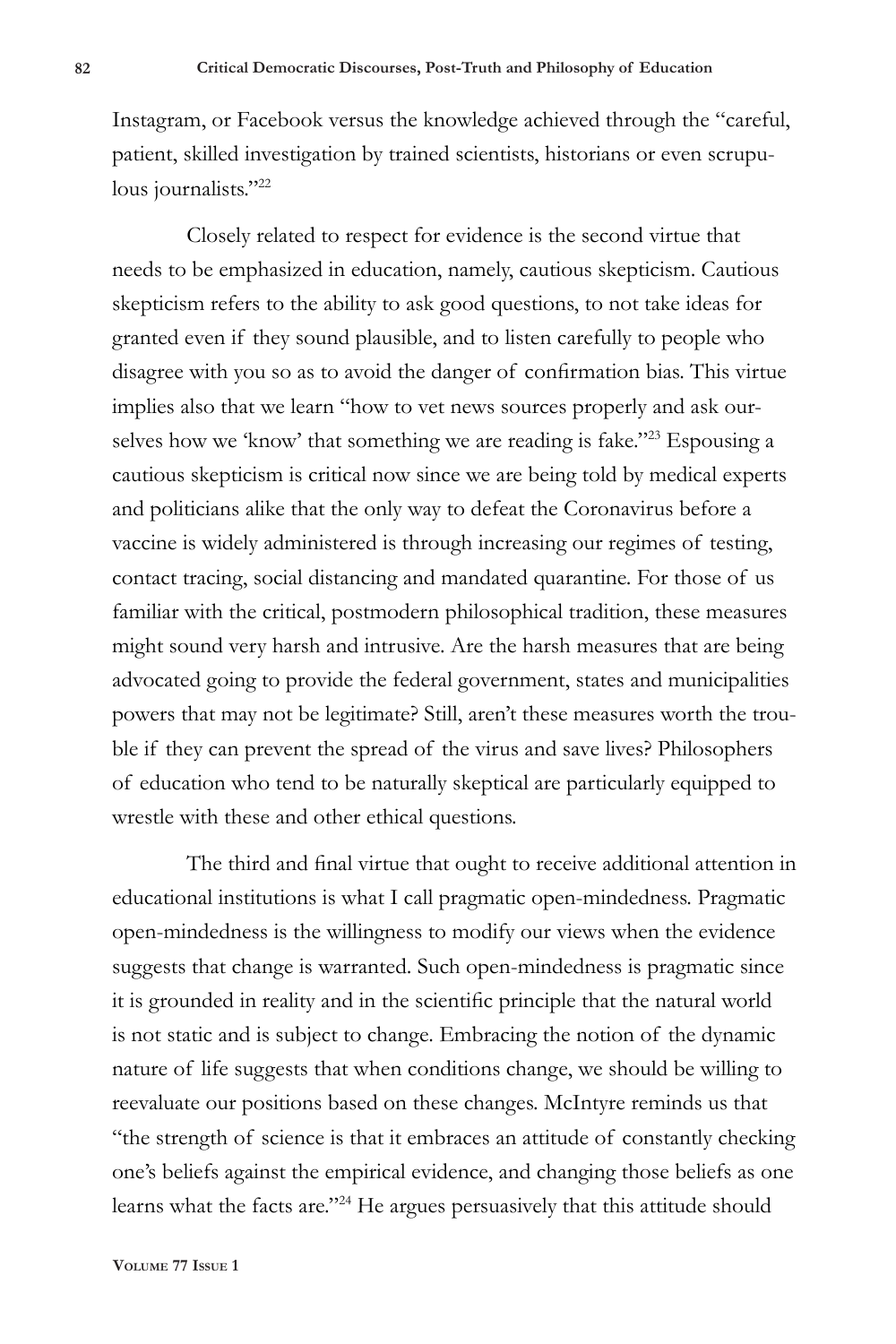be extended to apply not only to the natural sciences but to politics and the social sciences in general.

Following McIntyre, my contention is that if we want to help students navigate intelligently in a post-truth world, then educators need to attend more explicitly to this type of pragmatic open-mindedness. And my contention is that the three virtues outlined here—respect for evidence, cautious skepticism, and pragmatic open-mindedness—are indispensable tools for citizens in democratic societies that need to be able to continuously differentiate between truths on the one hand and misinformation on the other. How best to cultivate these three virtues in schools, universities and other educational institutions is beyond the scope of this essay. Suffice to say that since education usually involves an effort to determine what needs to be emphasized versus what requires less attention, I submit that the three virtues ought to become a focal point for educators. Hopefully, this analysis of some critical discourses on power, truth and democratic pluralism along with the outline of three virtues that citizens in democratic societies should acquire will help launch a conversation among philosophers and educators on the role of philosophy of education in a post-truth era.

1 Although both Michel Foucault and Chantal Mouffe are presented here as 'critical' theorists, I will also identify some important differences between them.

2 Michel Foucault, *Power/Knowledge* (New York: Pantheon, 1980), 38.

3 Charles Taylor, "Foucault on Freedom and Truth," *Political Theory* 12, no. 2 (1984): 175.

4 Foucault, *Power/Knowledge*, 39.

5 Taylor, "Foucault on Freedom and Truth," 176.

6 Jeremy Barris, "Foucault's Pluralism and the Possibility of Truth and of Ideology Critique," in *Sometimes Always True: Undogmatic Pluralism in Politics, Metaphysics, and Epistemology* (New York: Fordham University Press, 2015), 135.

7 Michael Walzer, "The Politics of Michel Foucault," in *Foucault: A Critical Reader,*  ed. David Couzens Hoy (Cambridge, MA: Basil Blackwell, 1986), 61.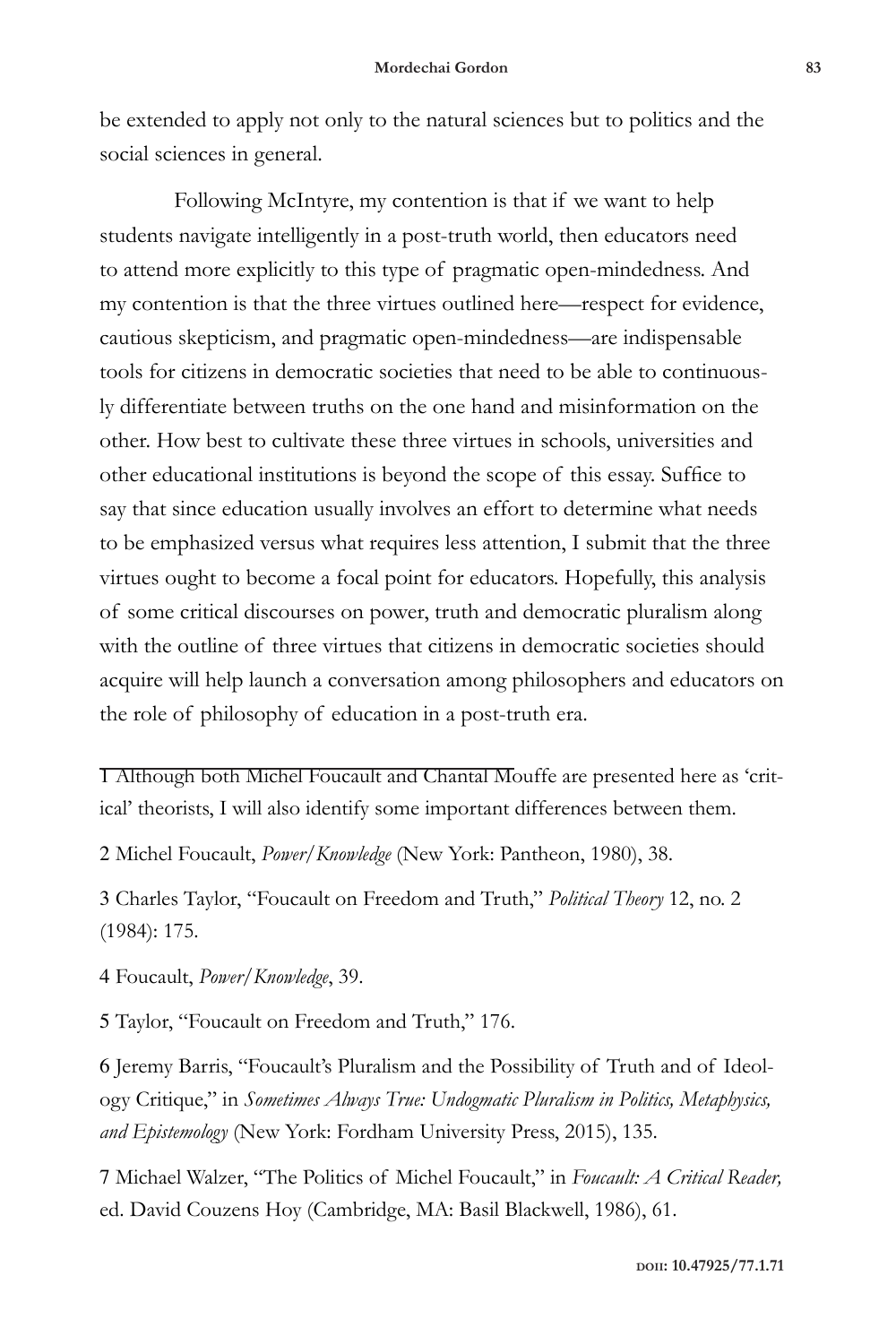8 Larry Shiner, "Reading Foucault: Anti-Method and the Genealogy of Power-Knowledge," *History and Theory* 21, no. 3 (1982): 384.

9 Chantal Mouffe, "For an Agonistic Model of Democracy," in *Hegemony, Radical Democracy, and the Political*, ed. James Martin (Milton Park, UK: Routledge, 2013), 198.

10 Chantel Mouffe, "Which Public Sphere for a Democratic Society?," *Theoria: A Journal of Social and Political Theory*, no. 99, (2002): 58.

11 Mouffe, "Which Public Sphere," 58.

12 Mouffe, *Hegemony, Radical Democracy, and the Political*, 204.

13 Chantal Mouffe & Ernesto Laclau, "Post-Marxism without Apologies," *Hegemony, Radical Democracy, and the Political*, ed. James Martin (Milton Park, UK: Routledge 2013), 64.

14 See, for example, Johan Farkas & Jannick Schou's book *Post Truth, Fake News and Democracy: Mapping the Politics of Falsehood* (Milton Park, UK: Routledge, 2020).

15 "post-truth, adj." OED Online, March 2021, *Oxford University Press*. https:// www-oed-com.libraryproxy.quinnipiac.edu/view/Entry/58609044?redirected-From=post+truth (accessed April 23, 2021).

16 Lee McIntyre, *Post-Truth* (Cambridge, MA: The MIT Press, 2018), 5

17 Lee McIntyre, *Post-Truth*, 5.

18 Hannah Arendt, "Truth and Politics" in *Between Past and Future* (New York: Penguin Press) ,257.

19 McIntyre, *Post-Truth*, 30.

20 McIntyre, 33-34.

21 See Simon Blackburn's essay "How can we teach objectivity in a post-truth era?," *New Statesman*, February, 2019, https://www.newstatesman.com/culture/2019/02/how-can-we-teach-objectivity-post-truth-era.

22 Blackburn, "How can we teach objectivity?"

23 McIntyre, *Post-Truth*, 163.